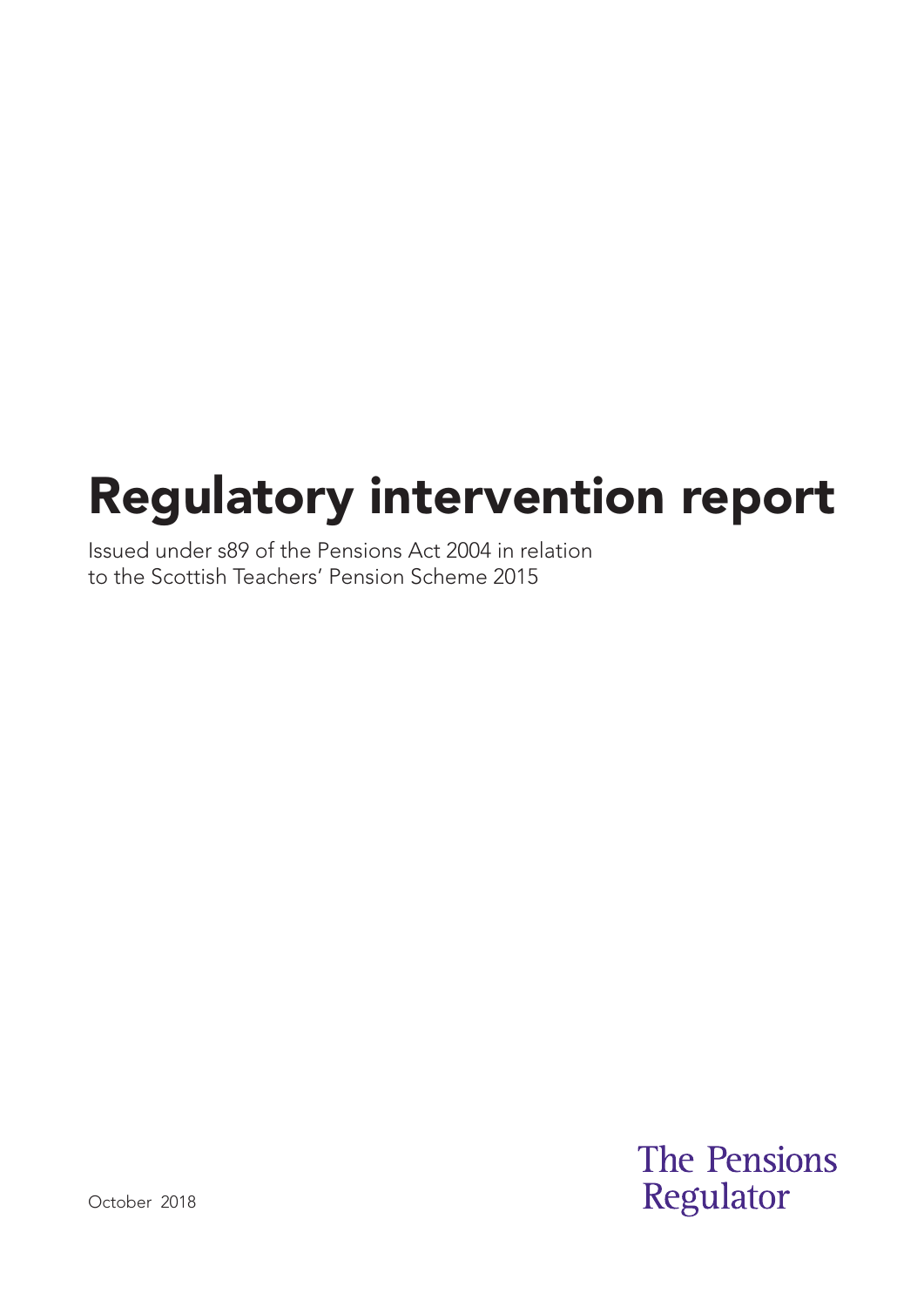This report summarises a case where the Scottish Teachers' Pension Scheme 2015 (the Scheme) failed to provide Benefit Information Statements (BISs) – also known as Annual Benefit Statements – to around 14,000 scheme members. We issued the scheme manager with an Improvement Notice, holding them to the changes they proposed making to the scheme's internal controls and systems to achieve compliance with pensions legislation and prevent a future recurrence.

This is the first time we have issued an Improvement Notice to a public service pension scheme.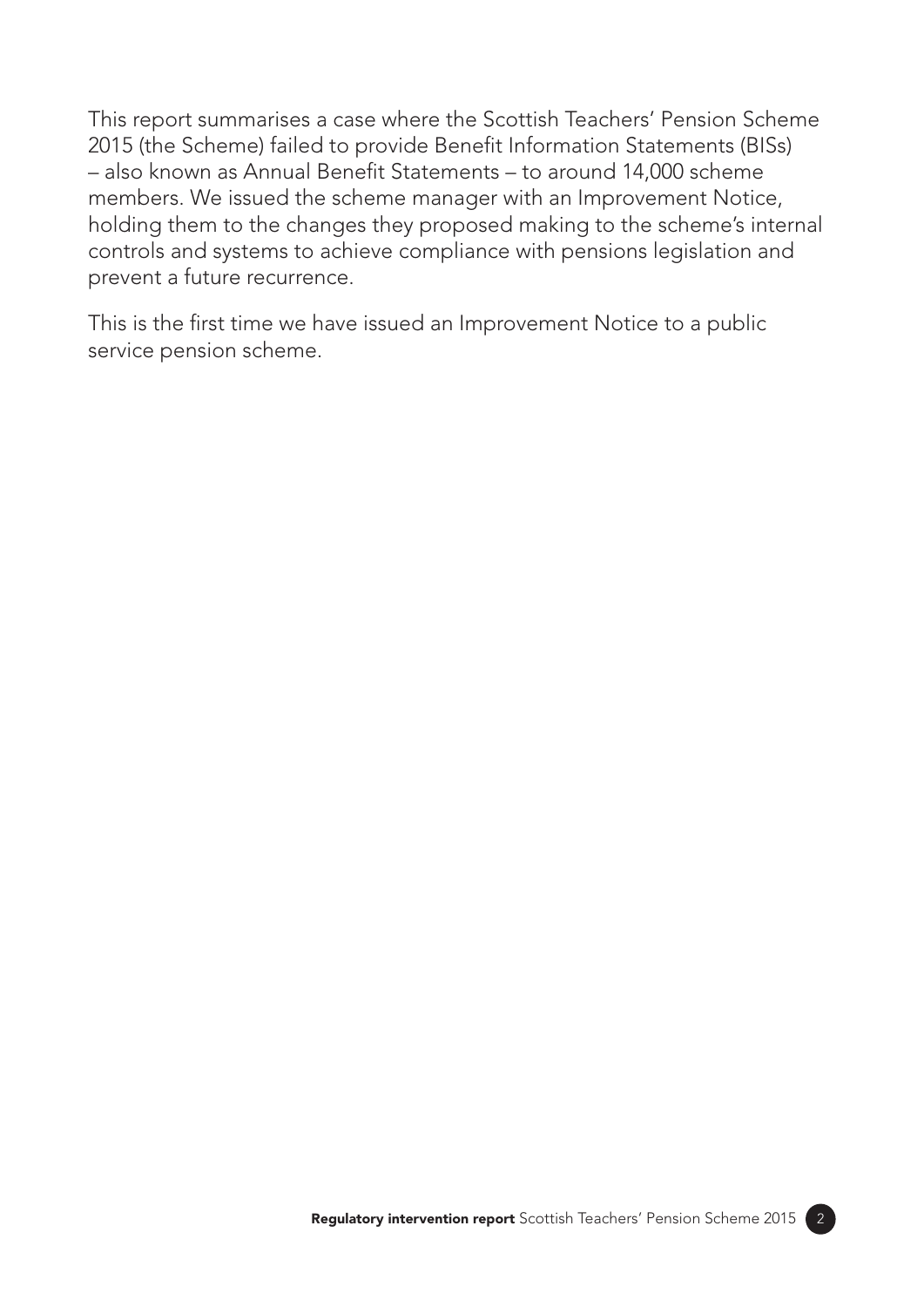# **Background**

The scheme manager failed to provide BISs to all relevant scheme members for the financial year 2016-2017.

Public service pension schemes have to provide BISs to relevant members each year and within five months of the end of the scheme's financial year, usually 31 August each year. It is the scheme manager's responsibility to do this.

BISs are important as they include vital information about a member's benefit entitlement, which they can use to make important and informed financial decisions, such as when they can retire. The production of a BIS is heavily dependent on a scheme keeping accurate data. Therefore, if a scheme fails to provide BISs, it is often a symptom of wider record-keeping and governance failures.

Most member data is provided to a scheme manager by participating employers. A scheme manager should have a robust process in place to ensure it receives accurate data on time from employers. Data the scheme received in the past should also be corrected as necessary, to ensure it is accurate. This allows the scheme manager to properly calculate member benefit entitlements and inform members what those entitlements are.

Where a scheme manager does not hold accurate and complete member data, we expect it to create a robust and measurable data improvement plan. This plan should enable the scheme manager to improve the quality of the data it currently holds and ensure data provided to the scheme in the future is of good quality.

#### Illustrated summary

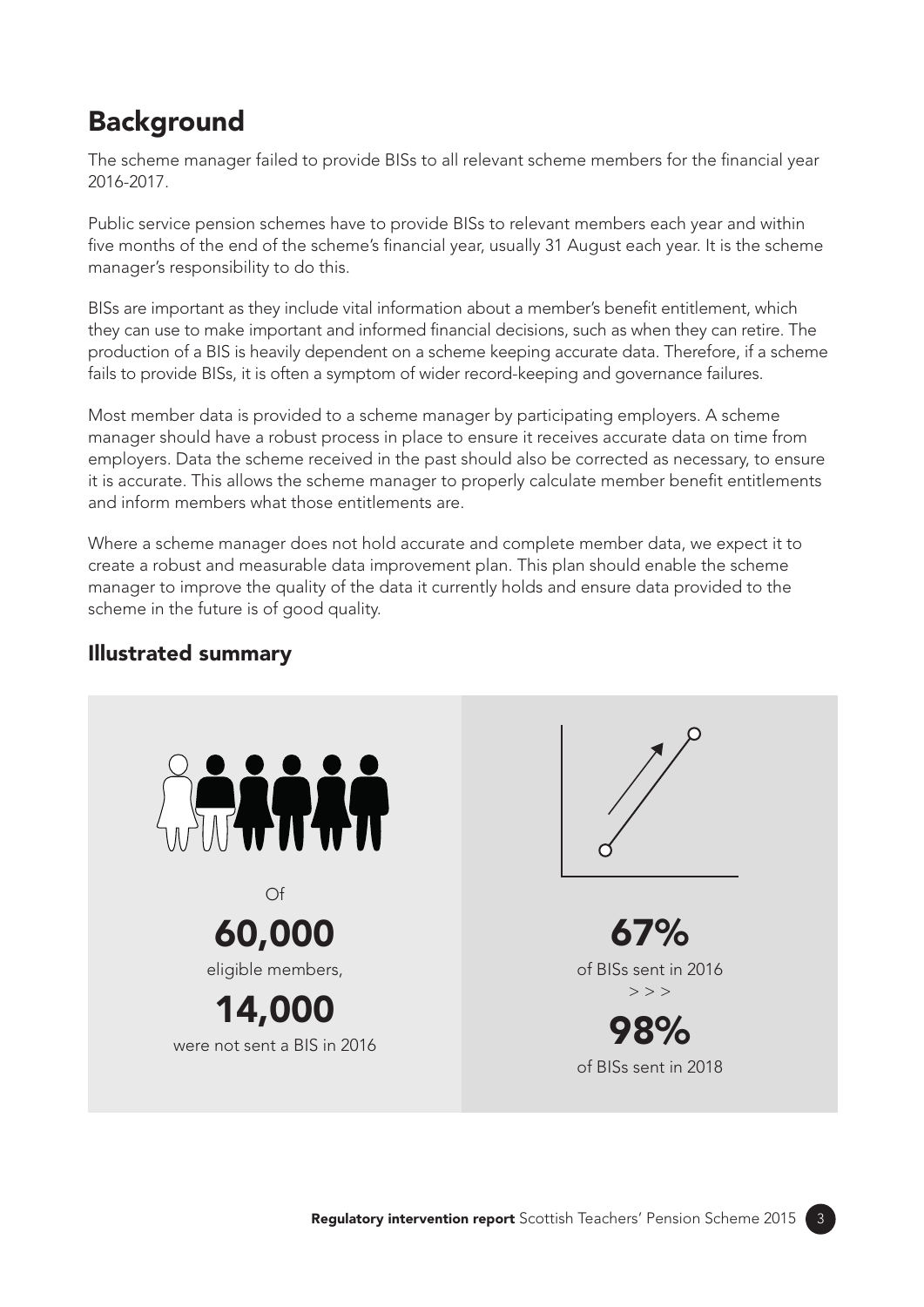### **Timeline**

28 July 2017: Scottish Public Pensions Agency (SPPA) informed TPR of the possibility of a failure to issue BISs to all relevant members

31 August 2017: The scheme sent TPR a breach of law report detailing failure to provide BISs to all relevant members

31 August 2017: Scheme manager sent TPR a plan outlining how and when they would remedy the failings

9 November 2017: TPR formally opened a case to investigate the breach of law

5 December 2017: TPR issued a Warning Notice to the scheme manager

21 February 2018: TPR issued an Improvement Notice

31 March 2018: Time by which the scheme planned to provide outstanding BISs to members, and date for compliance with the Improvement Notice

30 April 2018: 98.7% relevant members provided with BISs.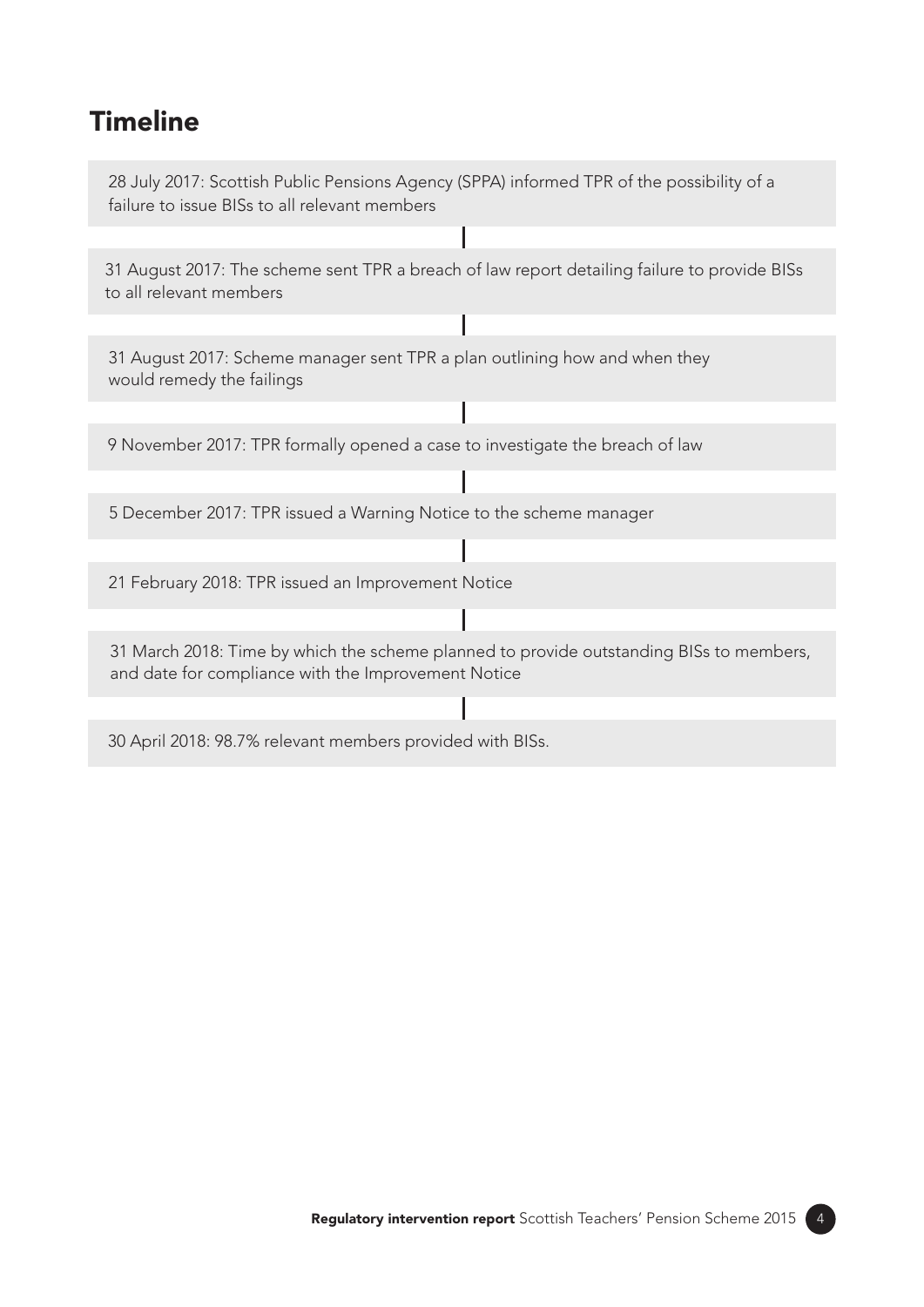# Regulatory action

As part of our ongoing work looking at member communications, focusing in particular on producing timely and accurate BISs, we advised those responsible for the governance and administration of all public service schemes that our tolerance for late BISs was reducing and that they needed to make improvements if their data was not in good order.

Following the earlier alerts from the SPPA, on 31 August 2017 we received a breach of law report from the SPPA, which is both the delegated Scheme Manager and administrator for the scheme. The scheme manager is obliged to send us a breach of law report when it identifies a breach it believes to be of material significance. The SPPA informed us that approximately 76% of eligible members in this scheme had been provided with a BIS by 31 August 2017. In the previous financial year, the SPPA had provided around 67% of BISs by 31 August 2016. The scheme has around 68,000 members of which approximately 60,000 are eligible to be provided with a BIS.

Separately, the SPPA voluntarily provided us with its plan for providing the outstanding BISs by 31 March 2018.

We opened a case to remedy the failings and implement a robust approach to prevent the issues from happening again.

Having reviewed the SPPA's initial plan to rectify the problems outlined in the breach of law report, we were satisfied that it was feasible. We also noted the SPPA was taking steps to improve the wider governance and administration of the scheme, including securing employer compliance. However, we had concerns that it would take longer than we thought reasonable to provide the outstanding BISs.

Having previously informed the SPPA about our concerns and intentions, we issued a Warning Notice to the scheme manager on 5 December 2017. This outlined our intention to formally require them to keep to the terms of the plan, and that this would be detailed in an Improvement Notice.

An Improvement Notice directs that a scheme manager (or a scheme trustee for other types of occupational pension scheme) complete a series of steps to rectify failures in the scheme, or to stop taking inappropriate actions, within a specified timeframe.

We issued the Improvement Notice on 20 February 2018 and regularly engaged with the SPPA afterwards to keep track of the steps they were taking to comply by 31 March 2018.

We did not take action in this instance against particular participating employers. This is because we expect the scheme manager to take all appropriate steps to secure employer compliance using robust internal controls, and any powers granted to them by scheme regulations, prior to TPR intervening. In the circumstances we were satisfied that the actions taken by the scheme manager were sufficient in these areas and that it would not have been reasonable or proportionate for us to exercise further powers at that time.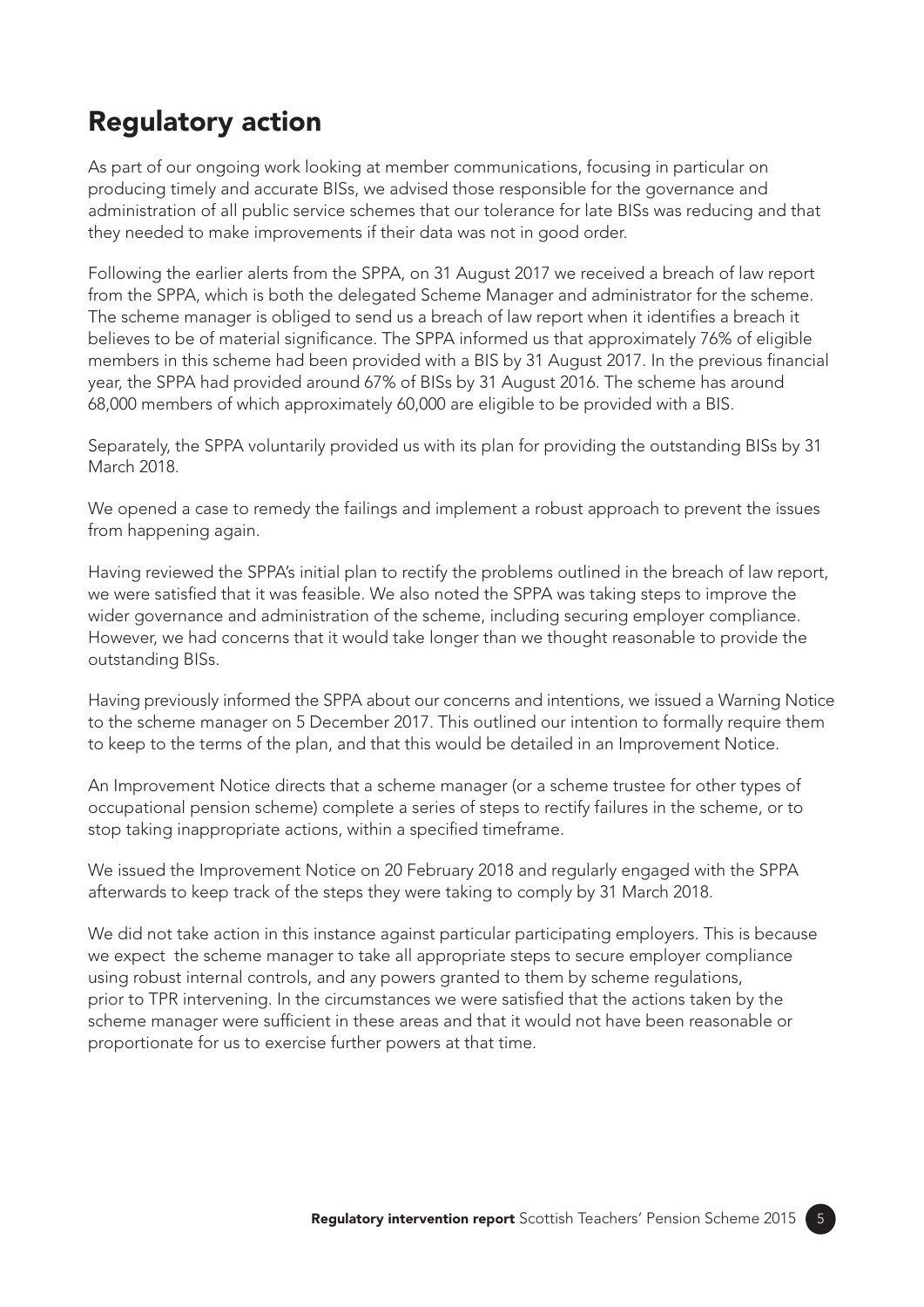#### **Outcome**

The SPPA worked with us in an open and transparent manner, seeking to find ways to improve the governance and administration of the scheme.

Our collaborative engagement with the SPPA meant we were able to educate them about our expectations, enabling them to produce a robust data improvement plan. As part of this plan, the SPPA started a data cleanse exercise for all categories of member to ensure the member data it already held was accurate.

The scheme manager also reviewed the way it worked with the participating employers. SPPA staff now have extensive engagement with employers, improving both the scheme manager's understanding of the needs of the employers and employers' understanding about their duties to the scheme. The SPPA is continuing to engage with employers as part of its 'business as usual' approach. This course of action has been particularly helpful in understanding the perspectives of both sides.

In order to more effectively review the member data being provided by employers, the SPPA is changing the way it validates the data. This should allow queries to be raised and resolved sooner, reducing the risk of the scheme manager failing in its duties in the future. When working towards avoiding future compliance failings, we expect the scheme manager to prioritise the records of members who have previously been adversely affected so they do not miss out on a BIS this coming year.

Throughout the design and implementation of its plans to improve scheme governance and administration, the scheme manager worked closely with the pension board. The pension board has said the experience has in turn improved its own levels of knowledge and understanding, so it is better equipped to assist the scheme manager in the future.

We consider this case to be a good example of collaborative working between a scheme manager and the pension board, and we encourage other scheme managers to build a similar relationship.

Although the scheme manager was unable to fully comply with the Improvement Notice (achieving 98.7% of the target 30 days after the deadline), we recognised the challenging nature of the last batch of records to be updated. The scheme manager will be prioritising these records for the BISs due to be provided to members this year and this will be monitored by TPR. In the circumstances, we did not consider further regulatory action was proportionate and were satisfied the ongoing work will lead to the necessary improvements.

We continue to work collaboratively with the SPPA to support it with improving the general governance and administration of the scheme. We also welcome the opportunity to continue to develop our wider relationship with the SPPA in providing regulatory oversight.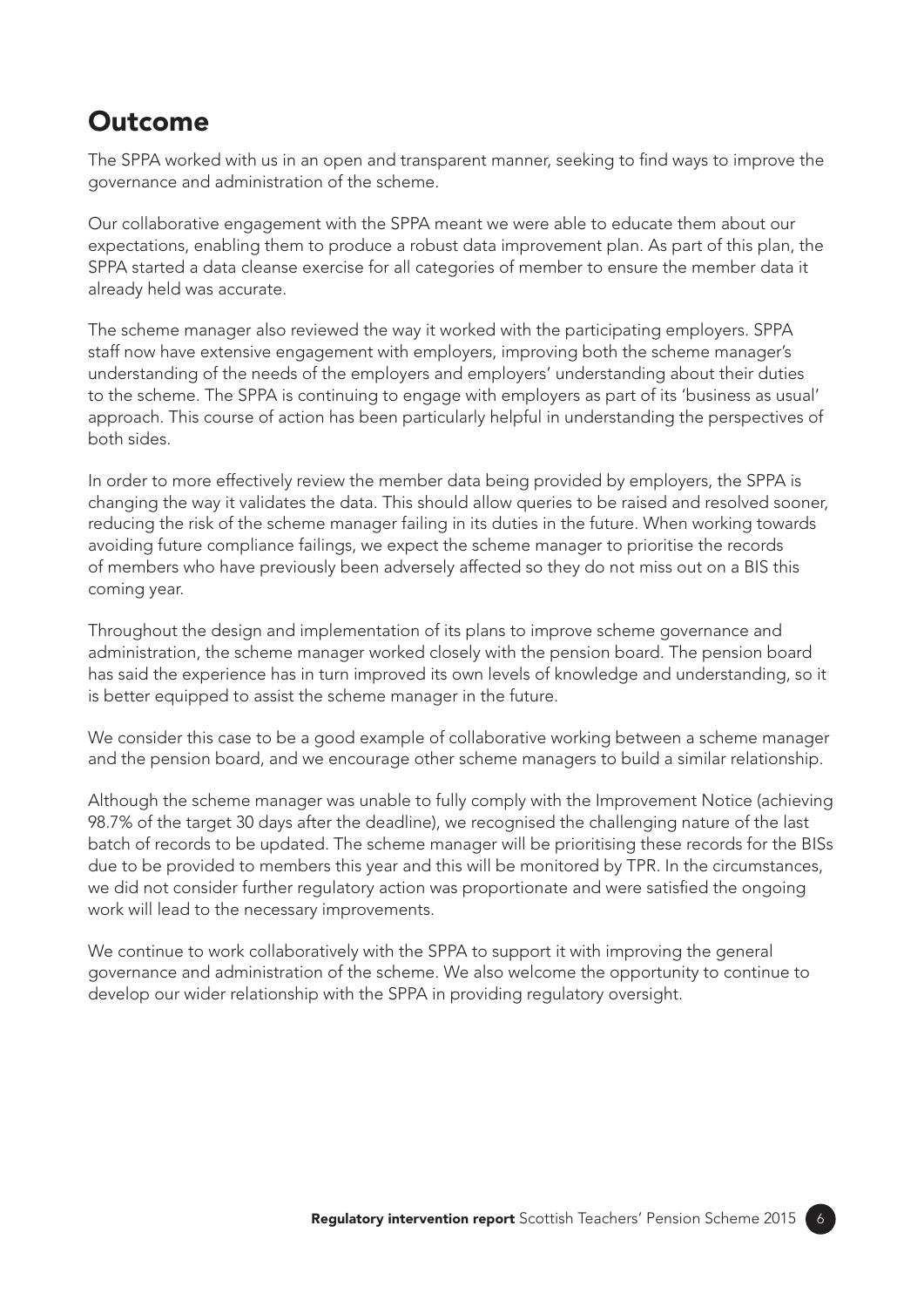## General

Where a scheme manager fails to provide BISs, we have the power to compel it to do so. We also have the power to take steps to require record-keeping standards to be improved if it is appropriate to use them.

The scheme manager and other parties (including administrators and members of the pension board) have a duty to report breaches of the law to us, where they believe this is of material significance. We urge them to engage with us in a prompt and open manner, as demonstrated in this case. This allows us to protect member outcomes at an early stage.

A failure to report a breach of law may in itself amount to a further breach of law and can lead to separate possible regulatory action. There is more information about reporting breaches on our website.